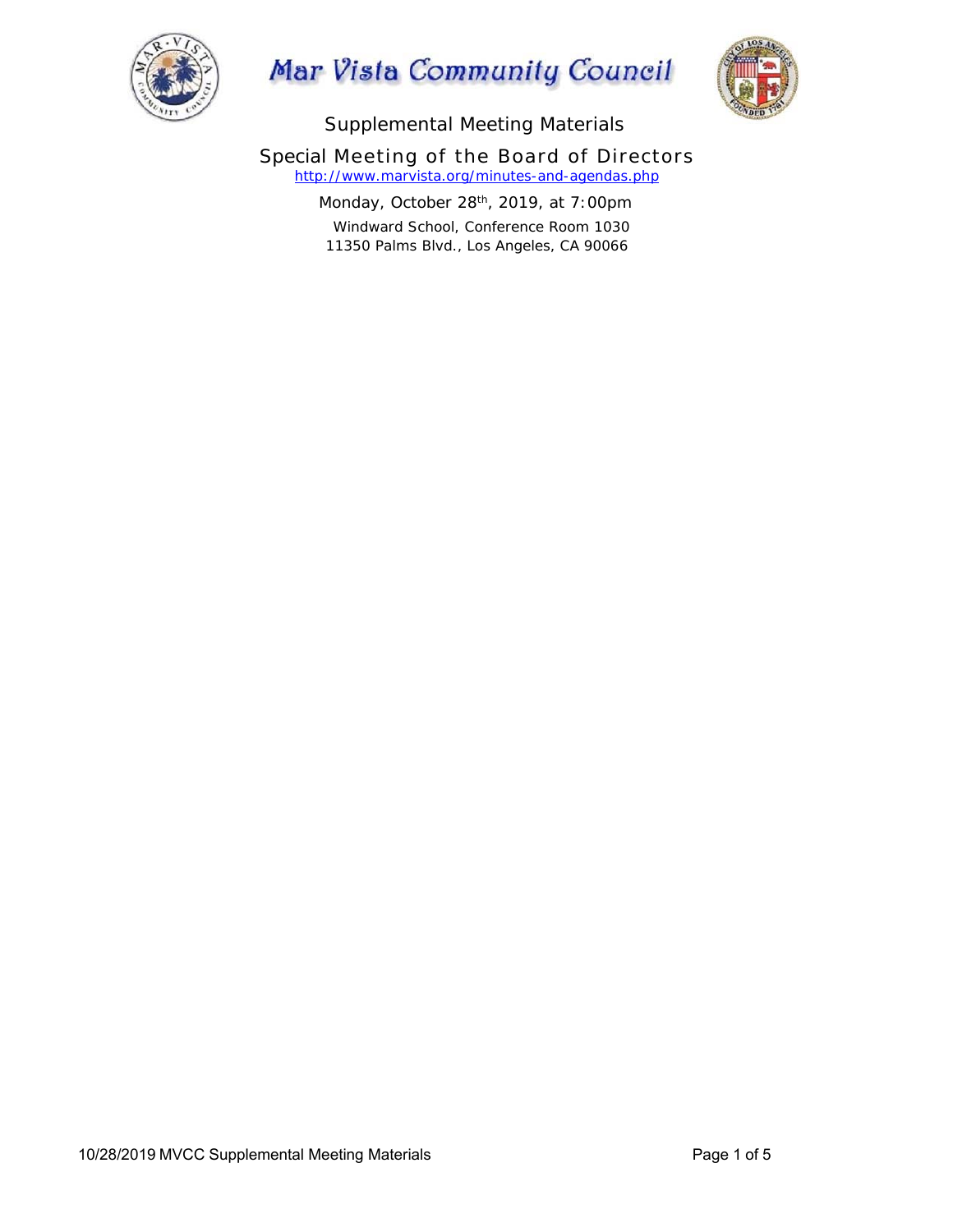$9.1$ [POLICY][T&I] Centinela Blvd. and National Blvd. Street-Sweeping Services in Zones 2, 3, and 6 – Discussion and possible motion requesting that CD11 assign the "Clean and Green Team" to clean up Centinela Ave. between Palms Blvd. and National Blvd. in Zones 3 and 6, as well as National Blvd. from Bundy Dr. to Federal Ave. in Zones 2 and 3 until regular street-sweeping service can be established.

Background: Zone 3 Director Mary Hruska was contacted by stakeholders in 2018 regarding this issue. She reached out to Bureau of Street Service and was told that Centinela Ave. between Palms and National Blvds. is not on any regular street sweeping route and they get to it whenever they can.

The issue was then brought to the T&I Committee. A motion was written for the June 8, 2018 meeting and passed on 8/1/18. It was placed on the MVCC BOD agenda for the August 14, 2018 meeting and passed by a vote of 10/0/1.

To date, no letter has gone regarding this motion.

## Policy Motion: Establishment of Street-Sweeping Route and Services for Centinela Blvd Between **Palms Blvd and National Blvd**

WHEREAS: The Mar Vista Community Council (MVCC) supports maintenance and repairs on all of its major infrastructure assets, including thoroughfares such as Centinela Blvd. and

WHEREAS: It has come to the attention of the MVCC that there is no street sweeping route on Centinela Blvd between Palms Blvd and National Blvd,

WHEREAS It is suggested that there are no resources currently allotted towards this essential street maintenance,

THEREFORE, LET IT BE RESOLVED: That the CD11 office will work with the L.A. Bureau of Street Services (BSS), and LADOT to implement regular and ongoing street sweeping along Centinela Boulevard between Palms and National Boulevards,

THEREFORE, LET IT ALSO BE RESOLVED: That the CD11 office, the CD5 office, BSS and LADOT will review the status of street sweeping and other vital maintenance along all major thoroughfares within MVCC's confines.

On August 6, 2019 Councilmember Bonin's posted the following on his Facebook page

https://www.facebook.com/MikeBoninCD11/posts/2618822131469646

"Our dedicated "Clean and Green Team" got off to a fast start last week, cleaning 29 blocks on Venice Boulevard in Mar Vista and Venice, removing nine bulky items, clearing 21 storm drains and collecting a total of 1,410 pounds of trash and debris.

The five-person team from the LA Conservation Corps will focus on high-profile corridors in our neighborhoods, clearing overgrown vegetation, picking up litter, removing graffiti, and removing bulky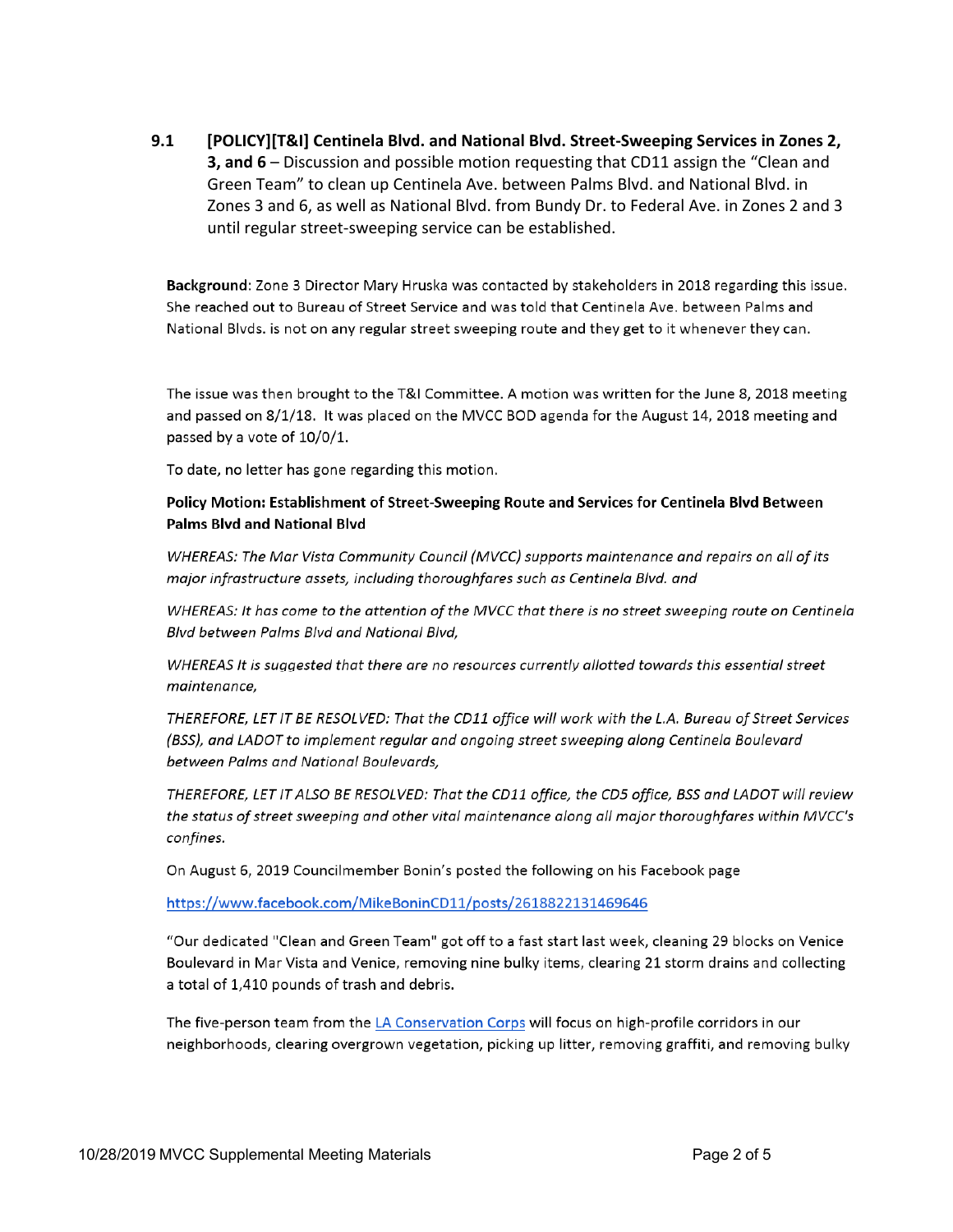items from the right of way. The teams will also work with other city departments to make sure service requests are reported through the MyLA311 smartphone app, and that Westside neighborhoods are looking great.

Make sure to say "hi" if you see the team working in your community!"

 $...$ 



Our dedicated "Clean and Green Team" got off to a fast start last week, cleaning 29 blocks on Venice Boulevard in Mar Vista and Venice, removing nine bulky items, clearing 21 storm drains and collecting a total of 1,410 pounds of trash and debris.

The five-person team from the LA Conservation Corps will focus on high-profile corridors in our neighborhoods, clearing overgrown vegetation, picking up litter, removing graffiti, and removing bulky items from the right of way. The teams will also work with other city departments to make sure service requests are reported through the MyLA311 smartphone app, and that Westside neighborhoods are looking great.

Make sure to say "hi" if you see the team working in your community!



MOTION: The MVCC requests that CD 11 assign the "Clean and Green Team" to clean up Centinela Ave. between Palms Blvd. and National Blvd. until regular street sweeping service can be established.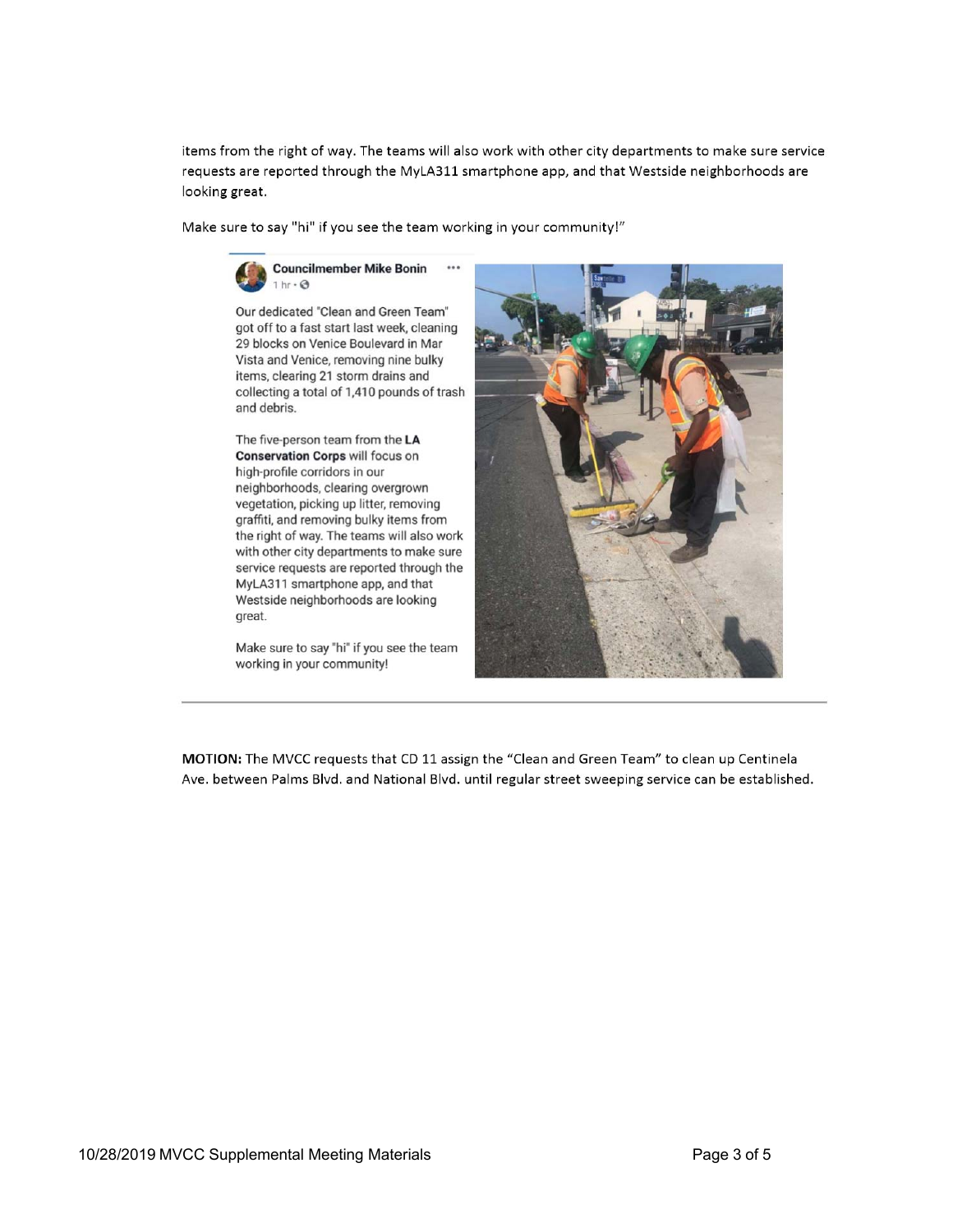**9.2 [POLICY][T&I] Rose Ave. Sidewalk Installation in Zone 6** – Discussion and possible amendment to a previously‐passed motion regarding the installation of a sidewalk on the South side of Rose Ave. between S. Centinela Ave. and Colonial Ave. in Zone 6. *Amendment: The MVCC also supports CD11 using WLA TIMP funds for this project.* 

Amended Rose Ave. Sidewalk Installation Motion

Passed Transportation and Infrastructure Committee August 7, 2019 Original Motion passed Board of Directors August 13, 2019 Amended by Transportation and Infrastructure Committee October 2, 2019

Background: This issue was discussed at the July 17, 2019 Mar Vista Bi-Monthly LADOT/CD11/LAPD Traffic Committee Meeting. Per the meeting minutes:

Request for installation of a sidewalk on Rose Ave. between South Centinela Ave. and Colonial Ave.At this time there doesn't seem to be any regular path through City channels to create an additional sidewalk on Rose Ave. The street in question does have a sidewalk on one side, and the City seems to think that if there is at least a sidewalk on one side, then there is not a priority to justify construction of a sidewalk on the other side as well. Many streets in the City have this situation. Including one street a couple blocks over from Rose, also between Colonial and Centinela. Mr. Guevera discussed the possibility of adding crosswalk markings at the intersection, but that is not feasible if there are no curb ramps cutouts, and if there is not a stop sign to support the crosswalk. And installing a stop sign so close to the intersection of Rose and Centinela seems problematic. If the stakeholders who made the request want to continue the pursuit of a sidewalk it would probably be best to do so through the advocacy approach of a Neighborhood Council resolution, etc.



On October 2, 2019 the committee discussed with CD 11 Mobility Deputy Alek Bartrosauf about how the West Los Angeles Transportation Improvement and Mitigation Specific Plan (WLA TIMP) could fund this new sidewalk project and amended the motion to make this request.

Amended Motion: The Board of the MVCC supports the installation of a sidewalk on the South side of Rose Ave. between S. Centinela Ave and Colonial Ave in Zone 6 and also supports CD 11 using West Los Angeles Transportation Improvement and Mitigation Specific Plan (WLA TIMP) funds for this project.